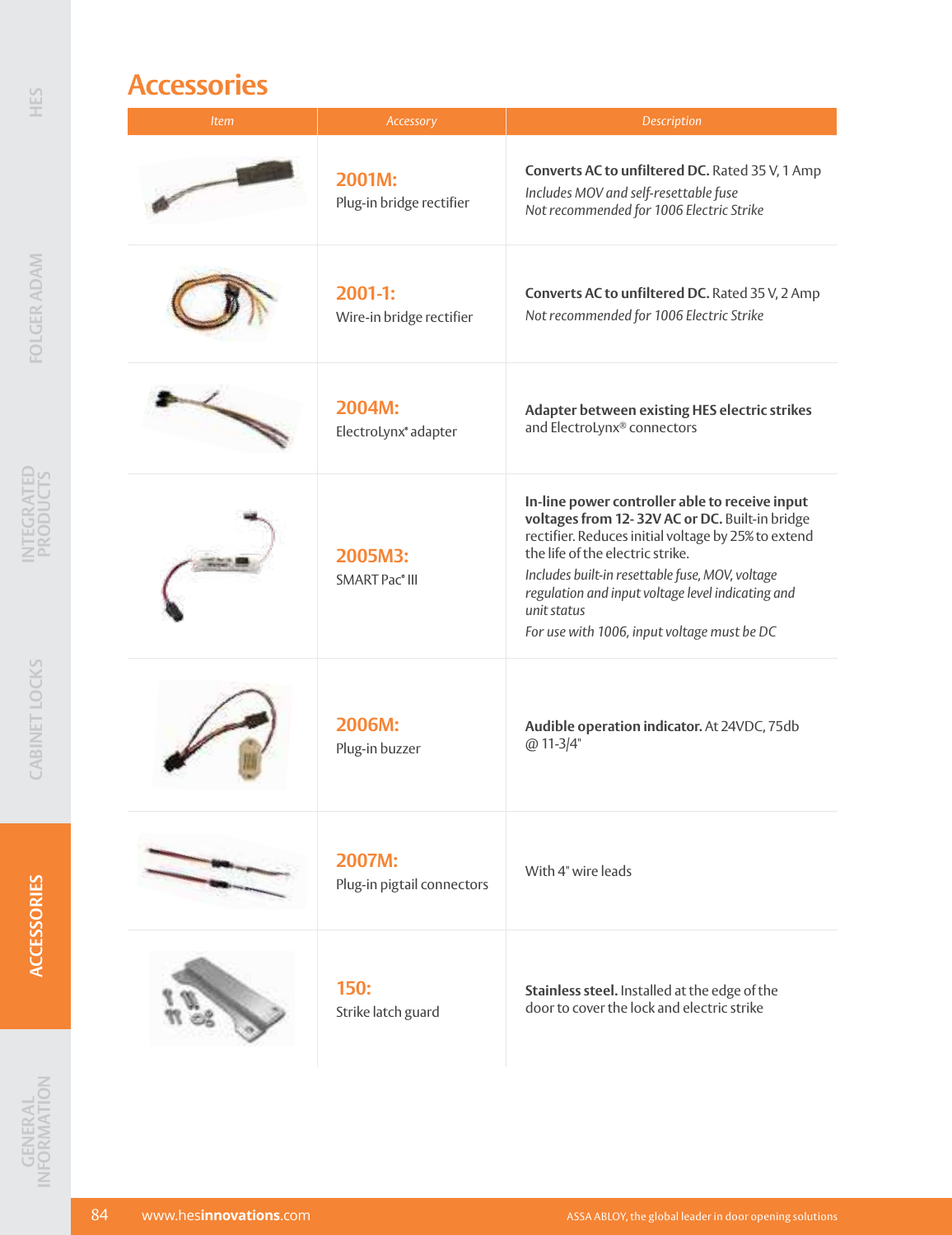### **Accessories**

| Item | Accessory                                     | Description                                                                                                                                                                                  |
|------|-----------------------------------------------|----------------------------------------------------------------------------------------------------------------------------------------------------------------------------------------------|
|      | $310 - 2 - 3:$<br>Astragal strike latch guard | Designed to prevent tampering with the<br>latchbolt, as well as the latchbolt keeper.<br>Prevents one door from being open before the<br>other.                                              |
|      | SMB:<br>Surface mounting box                  | Installs on inactive door of pair of doors<br>to accommodate rim-exit devices.<br>To be used with the 7000 (783S and 789S),<br>9400, 9500 and 9600 series.<br>Available in black finish only |
|      | 152:<br>Universal mounting tabs               | Mount inside hollow metal<br>and aluminum jambs                                                                                                                                              |
|      | <b>154-MTK:</b><br>Metal template kit         | For installing the 1006, 4500, 5000,<br>5200, 7000 and 7501 electric strikes<br>(4-7/8" ANSI jamb preparation only)                                                                          |
|      | 9000-MTK:<br>Metal template kit               | For installing the 9400, 9500, 9600,<br>electric strikes                                                                                                                                     |
|      | 157D:<br>Torx <sup>®</sup> security bit       | Tamper-Resistant Torx® R20 insert bit                                                                                                                                                        |
|      | 157:<br>Torx <sup>®</sup> screws              | Two (2) 12-24 UNC x 3/4" FH<br>Tamper-Resistant Pin-in-Torx® screws                                                                                                                          |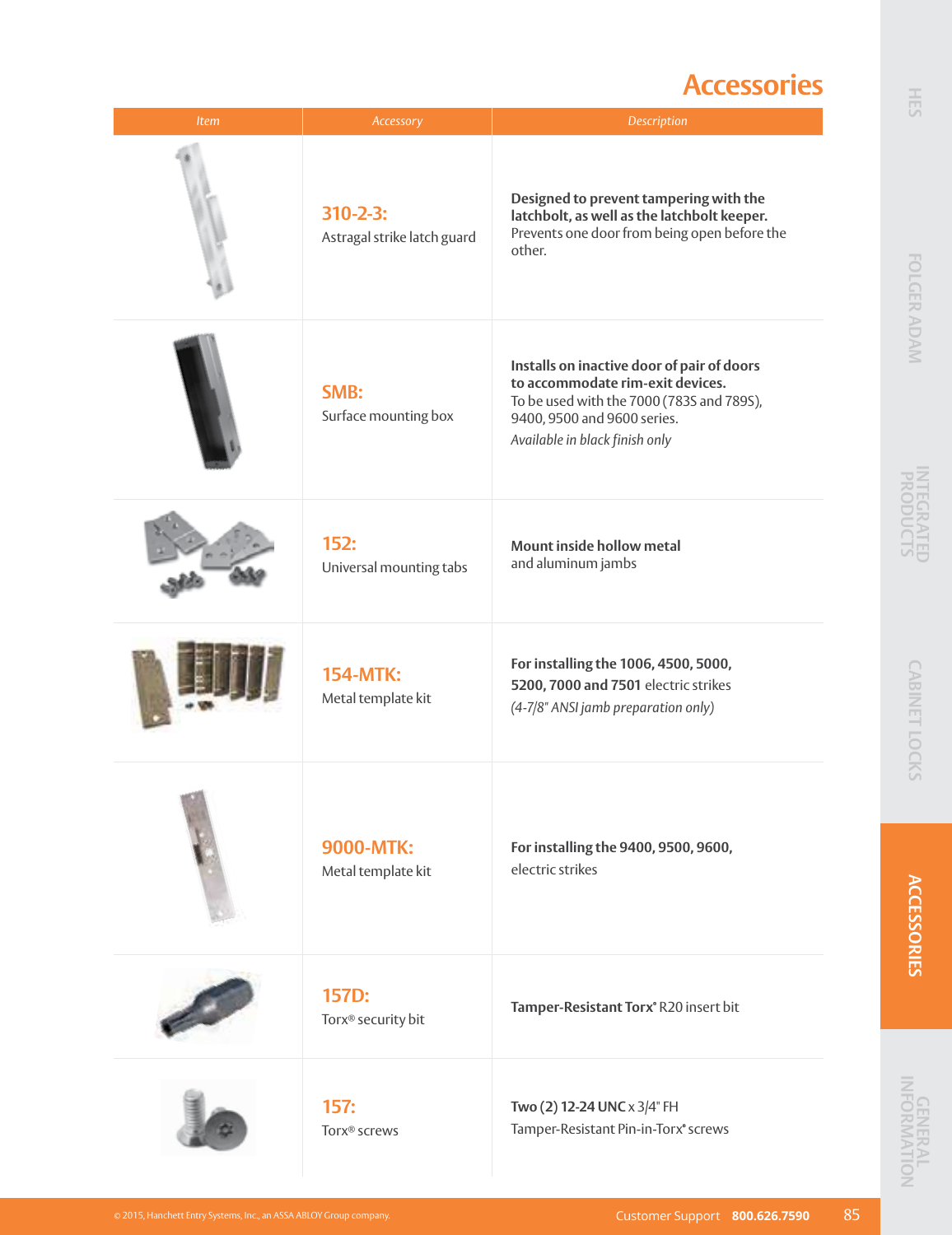

# **Demo Mounts** for HES Electric Strikes

Demo mounts make it easy to display and demonstrate HES electric strikes. Choose from a pre-assembled strike in a demo mount or a standalone mount that works with an HES strike you currently have on hand. These durable, working samples showcase the product's features and benefits.

#### **HES Customer Support**

Contact HES Customer Support today at **1-800-626-7590** to order your demo mounts.

Email your order to *customercare@assaabloyems.com.*

*\* IC and RF products are not available in demo mounts*